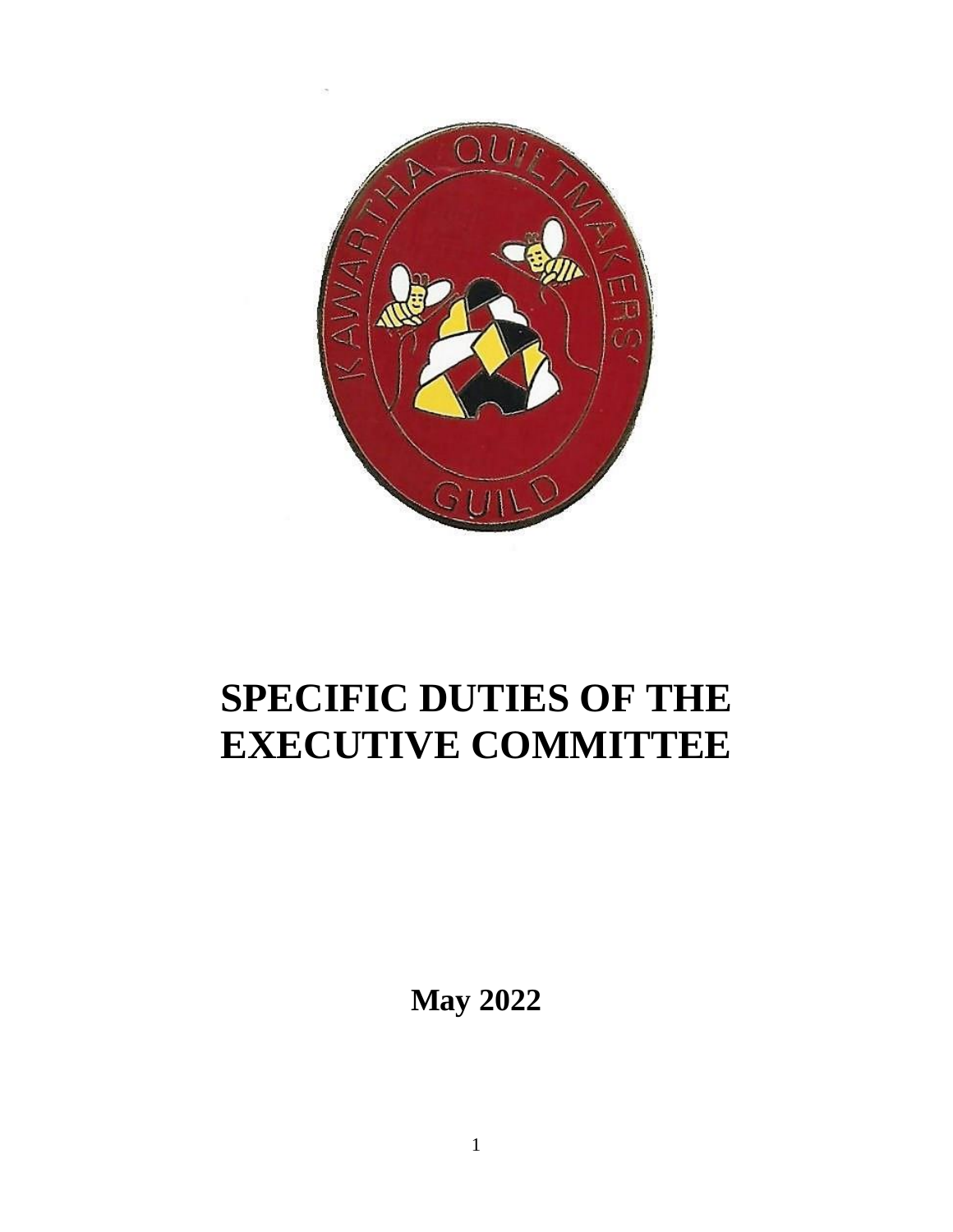# **Specific Duties of the Executive Committee**

#### **Executive Committee Duties** – the Executive Committee shall:

- a) be responsible for the business and administration of the guild
- b) have the power to make recommendations to amend or alter the constitution or by-laws of the guild and advise the members of the same
- c) prepare and approve an annual budget for the projected year from data received from various committee chairpersons. Each Committee Chair shall have an approved budget. Any further expense must be approved at the Executive level

**A more detailed description of the duties of each Officer and Committee may be found in the Executive Section on the Web Page**

# **Officers**

**President** – within the jurisdiction of the guild shall have the powers to:

- a) sign as a signing officer for the guild
- b) review (with the Vice-President) the guild finances before the year-end financial statement is presented
- c) call executive committee meetings
- d) preside at all meetings
- e) delegate responsibility for setting up at meeting, i.e. opening, closing, set-up and liaison with the venue

**Vice-President** - in the absence of the President, or in the event of an inability to act, the Vice-President shall have and exercise all the powers of the President. The VP shall:

- a) perform all duties as designated by the President
- b) review (with the President) the guild finances before the year-end financial statement is presented
- c) introduce guests, organize show and tell at monthly meetings
- d) send cards to sick and/or bereaved members
- e) liaise with the Canadian Quilter Association

#### **Secretary**

- a) perform all general secretarial duties
- b) receive and distribute all mail (post office box and guild email account)
- c) completed minutes of meeting to be emailed to the membership via Web Manager Chairperson and have minutes available at the following meeting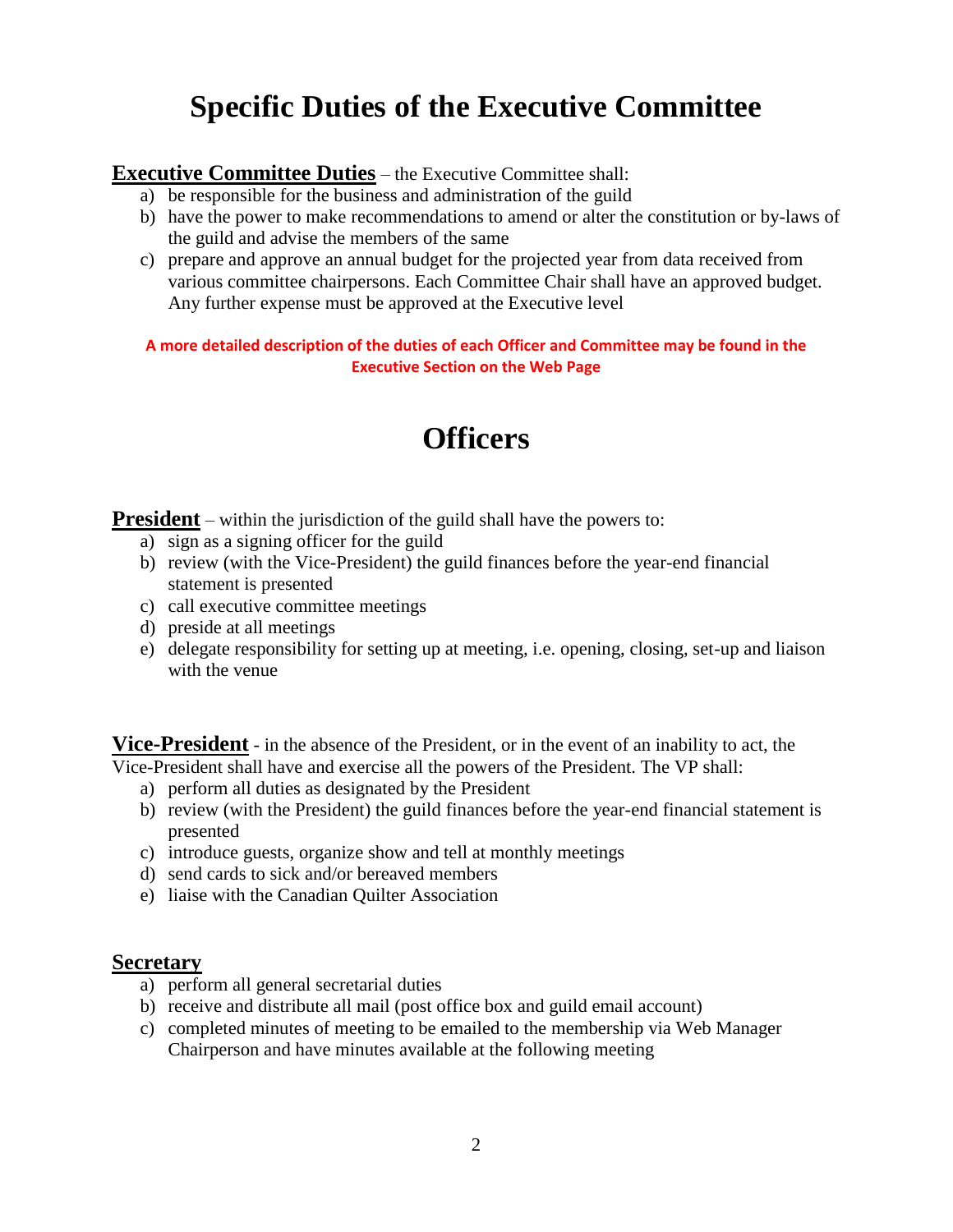#### **Treasurer**

- a) the treasurer shall keep a record of all monies received and disbursed, shall deposit all monies in the bank, and shall ensure that all disbursements are made by cheque, upon receiving a receipt or invoice
- b) the treasurer shall issue receipts for all monies received
- c) provide, at each guild meeting, a report of the guild's financial status & post
- d) provide an annual year-end financial statement
- e) collate budget data (revenue and expenses) submitted by Committee Chairpersons monthly

## **Past President, Honorary President and a Founding Member**

a) may participate in the operation of the guild

# **Standing Committees**

#### **General Duties for all Committees**

- a) Chairpersons to submit monthly expense reports to the Treasurer.
- b) Chairpersons to provide verbal updates at scheduled meetings.
- c) Chairpersons to ensure detailed procedure documents are prepared and updated, as required, to facilitate consistency in the transition to new Committee members.
- d) Chairpersons to share Executive Member Committee Meeting Minutes with their committee members.

## **Archives**

- a) comprised of a chairperson and ideally one assistant
- b) maintains a record of guild activities
- c) takes pictures at meetings, guild events and of new members
- d) stores archive materials

#### **Greeting**

- a) comprised of a chairperson and ideally one assistant (or more if required)
- b) chairperson shall greet new people at the door
- c) assistant shall show new people to the meeting room, etc.
- d) chairperson shall give show & tell list, guests & new member list to the Vice-President before the meeting starts, for announcement at the meeting, then make sure it goes to the membership chairperson at the end of the meeting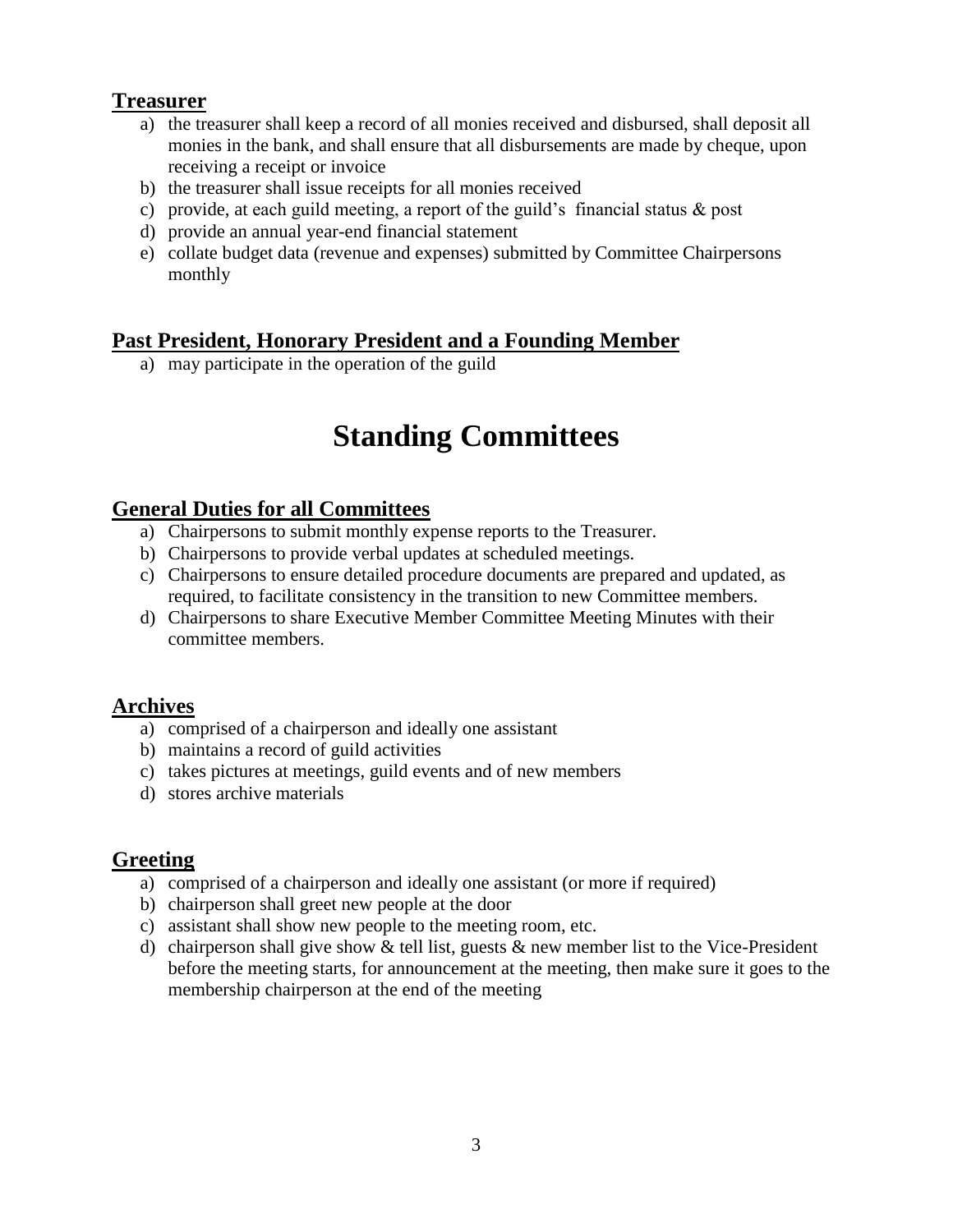### **Helping Hands**

- a) comprised of a chairperson and ideally two assistants
- b) arranges for a meeting space, time of meetings, pays rent
- c) organizes fabric donations for quality control and completion of projects to be donated
- d) purchases supplies (e.g. cutters, blades, batting, labels)
- e) sees to cutting batting in different sizes, then stores unfinished quilts until they can be quilted
- f) categorizes quilts as they are completed and stores them until donated
- g) selects recipients for completed projects, with the input from the Executive and Helping Hands members
- h) arranges for delivery of the donated projects

#### **Hospitality**

- a) comprised of a chairperson and ideally four assistants
- b) organizes refreshments for all meetings
- c) makes all arrangements for December and June luncheons

### **Membership**

- a) comprised of a chairperson and ideally two assistants
- b) collects dues and gives monies to treasurer
- c) submits a list of new members to Newsletter Committee Chairperson, Web Manager Committee Chairperson, President and Secretary, as they occur
- d) maintains current list of members' address and contact information and supplies an up-todate membership list to paid up members each fall and other times as required
- e) provides Welcome Package with membership list, executive list, and constitution
- f) prepares attendance sheets for members  $\&$  guests at each meeting

#### **Nominating**

- a) comprised of a chairperson and ideally one assistant
- b) determines positions that need to be filled
- c) receives members' names for nominations for the Executive Committee (starting in January) and submits list of nominees, at the May meeting, for voting

#### **Program/Workshop**

- a) comprised of a chairperson or two co-chairs with two or three additional committee members
- b) plans programs for all general membership meetings as well as additional workshops and other activities within the budget allocated by the Executive Committee
- c) makes all arrangements for speakers and workshops, including introduction of speakers at general meetings
- d) communicates information on program schedule, workshops, and other activities through newsletter, website, and at all regular meetings
- e) prepares budget for expenses and revenue associated with program presentations, workshops, and other activities
- f) keeps track of expenses and revenue and submits monthly reports to treasurer
- g) maintains a list of teachers and speakers